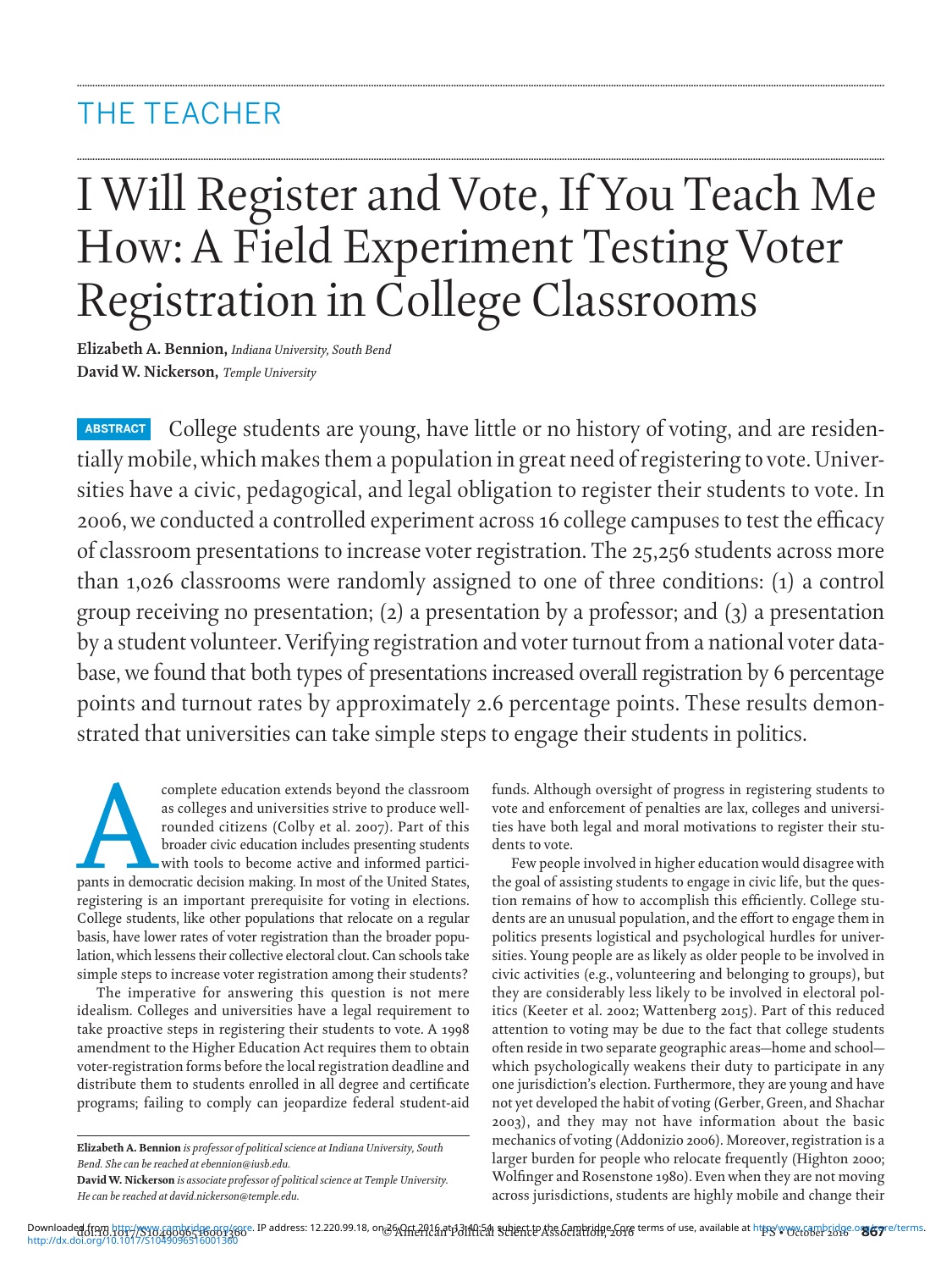address frequently, which makes updating registration information more important and compounds the difficulty of the task.<sup>1</sup> However, our interviews with student leaders indicated that increased bureaucratic costs and inexperience with voting are not the sole drivers of opting out of electoral politics. Some students deliberately reject formal politics on principle, preferring instead to address social issues by directly helping people (Long 2002). Students who consciously opt out of electoral politics may be especially difficult to engage. Moreover, it is not clear whether the authority enjoyed by schools in academic disciplines extends to ethical and civic realms; therefore, they may be ineffective messengers regarding the importance of electoral politics. Thus, the lessons learned from other civic-engagement experiments may not apply to university efforts to register students, and a rigorous program evaluation of registration efforts is needed.

Registration is generally a difficult behavior to study because the appropriate sampling universe is not clear. Unlike "Get Out the Vote" experiments that focus on an official list of registered voters, there is no list of unregistered citizens for experiments on voter registration. Scholars have been forced to study larger units

### THE EXPERIMENTAL STRATEGY

College campuses are an excellent place to conduct voterregistration experiments because student directories are an ideal sampling frame, for four reasons. First, addresses should be accurate because students registered for classes (and paid tuition) only a month before the experiment, and the administration must mail grades and future bills. Second, where applicable, schools provided both home and local addresses. Because young people often maintain an address with their parents, having both addresses allows subjects to be tracked more accurately. Third, 84% of the schools in the experiment provided dates of birth to facilitate an accurate match in the voter file-even if the addresses were not current. Fourth, the directory contained information about every student in the classrooms included in the experiment, thereby satisfying our need for a well-defined subject population.

Schools were recruited by the AASCU and its American Democracy Project (ADP) through e-mail solicitations to member campuses. Upper-level administrators agreed in principle to participate and appointed a chief coordinator for the experiment,<sup>4</sup> who participated in a five-hour training session at the national

Few people involved in higher education would disagree with the goal of assisting students to engage in civic life, but the question remains of how to accomplish this efficiently.

(e.g., streets) (Nickerson 2015) or rely on consumer data (Mann 2011).<sup>2</sup> A college campus is an excellent laboratory for the study of registration because the list of enrolled students defines the targeted population and schools have contact information for all students-even those who are not registered to vote. Thus, students are not only a normatively interesting population to study; they also solve the nontrivial research-design problem of creating a well-defined subject population.

Our experiment was conducted in partnership with the American Association of State Colleges and Universities (AASCU) across 16 public universities in 2006. Classrooms participating in the experiment were randomly assigned to one of three conditions: (1) no intervention, (2) registration presentation by a professor, or (3) registration presentation by a student volunteer. We then matched the home and school addresses for students enrolled in the experimental classes to official voter-registration lists to determine which students were registered and which ultimately voted. This experiment, involving 25,269 students in more than 1,026 treatment classrooms, found that presentations by both students and professors increased voter registration rates by approximately 6 percentage points. Voter turnout rates increased by 2.6 percentage points. These two results indicate that roughly one third of the students registered to vote in this intervention voted and that college campuses have a sizeable number of students who would participate with direct classroom outreach.<sup>3</sup> Presentations took less than 15 minutes of a single class period and appeared to be an effective and efficient means for schools to increase registration rates among their students. This approach should be adopted more broadly by institutions seeking to convert the legal mandate of making registration forms available to a registration program that successfully engages students in the electoral process.

ADP meeting in Utah.<sup>5</sup> Researchers followed up with all campus contacts by e-mail and telephone to answer questions, confirm participation, complete Institutional Review Board (IRB) forms, and map out campus registration plans. All institutions in the experiment were public, did not have competitive enrollment processes, and generally catered to area residents. The students in the experiment came from higher socioeconomic strata than noncollege youth, but they encompassed a diverse array of racial, economic, and social backgrounds (see table A1 in the online appendix for a list of the schools included).

Implementing the classroom-based registration experiment required several steps. First, professors had to be recruited to participate in the experiment; most did not respond to our requests.<sup>6</sup> A few especially motivated professors did not agree to participate because they objected to the control group. Although not representative of all classes on campus, the set of professors that did participate covered a broad range of disciplines and levels.

Second, the classes were randomly assigned to one of three conditions: (1) control group, which did not receive any registration outreach; (2) registered by the professor, with an assistant delivering registration cards to professors before class and later collecting the completed cards; and (3) registered by a student assistant, who the professor allowed to come in at the end or the beginning of class to make a brief presentation and distribute registration cards. The randomization occurred within strata and, when possible, each professor's courses were placed within a single strata.<sup>7</sup> Professors had significant latitude about what they said regarding registration. A sample script was provided to project coordinators on each campus (see online Appendix B); however, each campus, peer, and professor customized the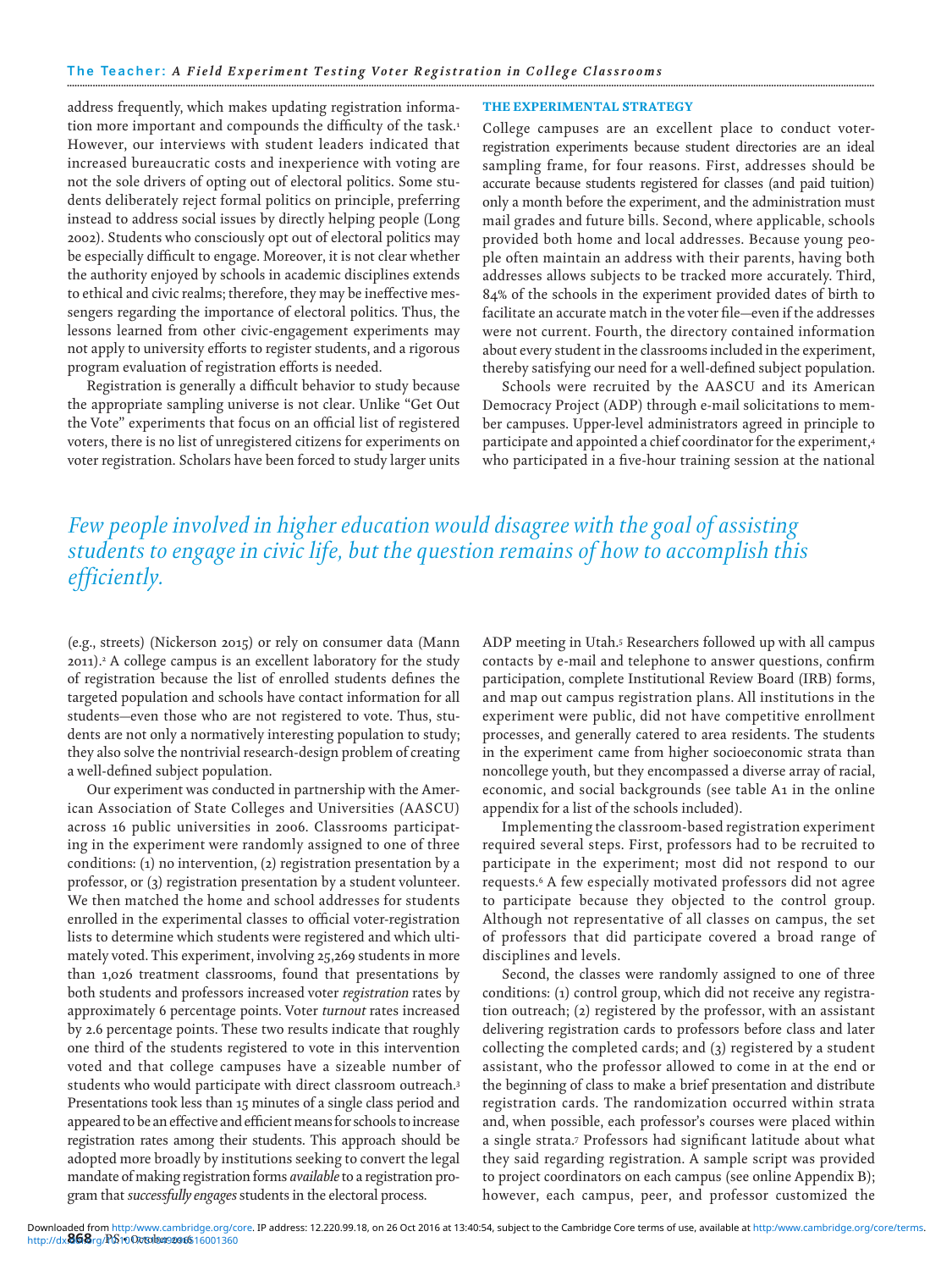presentation.<sup>8</sup> A key component of the treatment was that registration cards were distributed to students to fill out during class. This generally occurred in September, after the school year began, but a few classrooms in states with late registration deadlines had presentations in early October.

 Third, it was necessary to devise a solution to restrictions imposed by the Family Educational Rights and Privacy Act (FERPA). Some university legal teams interpreted FERPA as forbidding the disclosing of courses in which a student was enrolled at the time of the experiment, even with IRB approval and strict privacy protections. We worked with legal departments at several universities and agreed that courses would provide a meaningless code associated with treatment assignments. The codes then were appended to the student directory. This strategy allowed researchers to know the assignment and unit of randomization without knowing a specific class taken by a student. Ultimately, 12 of the 16 schools provided course numbers or codes; the remaining four appended the treatment assignment but did not provide a course code.<sup>9</sup>

 Knowing the unit of randomization was important because it is possible that students taking a particular course share similar civic-participation propensities. For instance, early-morning courses may be more appealing to people with afternoon jobs, and students taking political science courses may be pressured in other ways to register and vote. As a result, the analysis needed to cluster the standard errors on the classroom—the unit of randomization (Arceneaux and Nickerson 2009). On average, the clustered standard errors were 17% larger than in a naïve analysis that treated all students as independent observations. For the four schools that did not provide course codes, the standard errors provided in this way were multiplied by 120% to adjust the standard errors.

 **RESULTS** 

**.........................................................................................................................................................................................................................................................................................................................**

 Before analyzing the experiments, it is interesting to consider the range of registration rates across schools. The average school had 59% of the control group registered. Most of the schools fell narrowly within those bounds (i.e., 10th percentile = 51% and 90th percentile = 68%). According to the 2006 Current Population Survey, 62% of eligible students reported being registered to vote, which was below the average of 78% for all citizens older than 18. Thus, the behavior of students involved in the experiment mirrored that of students nationwide.

Figures 1 and 2 show the complier average treatment effects for the classroom experiments with presentations led by professors (dark bars) and students (light bars), respectively. (See tables A2 and A3 in Appendix A for the full regression tables.) In general, classroom presentations were effective in increasing rates of voter registration. In all, 11 of 14 professor-led presentations resulted in positive coefficients, and eight of those experiments crossed traditional thresholds for statistical significance. If there truly were no effect of the presentation, we would have observed 11 positive coefficients in 14 experiments less than 3% of the time; therefore, these results are extremely unlikely to be due to random chance. Pooling all of the experiments, we estimate that presentations by professors increased the rate of voter registration by 6.5 percentage points (s.e. = 1.5). Because the rate of voter registration in the control group was approximately 60%, this means that registration rates increased by 10% as a result of the presentation. Thus, nearly half of the difference between registration rates in the general populace and among students could be addressed by classroom presentations led by professors.

 The results are almost as positive for student-led classroom presentations. Of the 12 schools conducting these experiments,

 In all of the experiments, registration and turnout were ascertained by matching student directories to a nationwide voter file maintained by Catalist LLC, a for-profit company that provides voter information to partisan and nonpartisan civic organizations. These files include official validated voting data based on state voter-registration and turnout records. Matches were made to both school and home addresses but relied primarily on name and date of birth, which are unique identifiers in almost all instances. Catalist LLC uses fuzzy matching that has been calibrated using a machine-learning algorithm. Hand-checking several dozen names, we found no obvious mistakes or missed matches. As a result, we believe that the key dependent variable was measured accurately for students regardless of where they live and was not subject to error from self-reporting or social desirability.



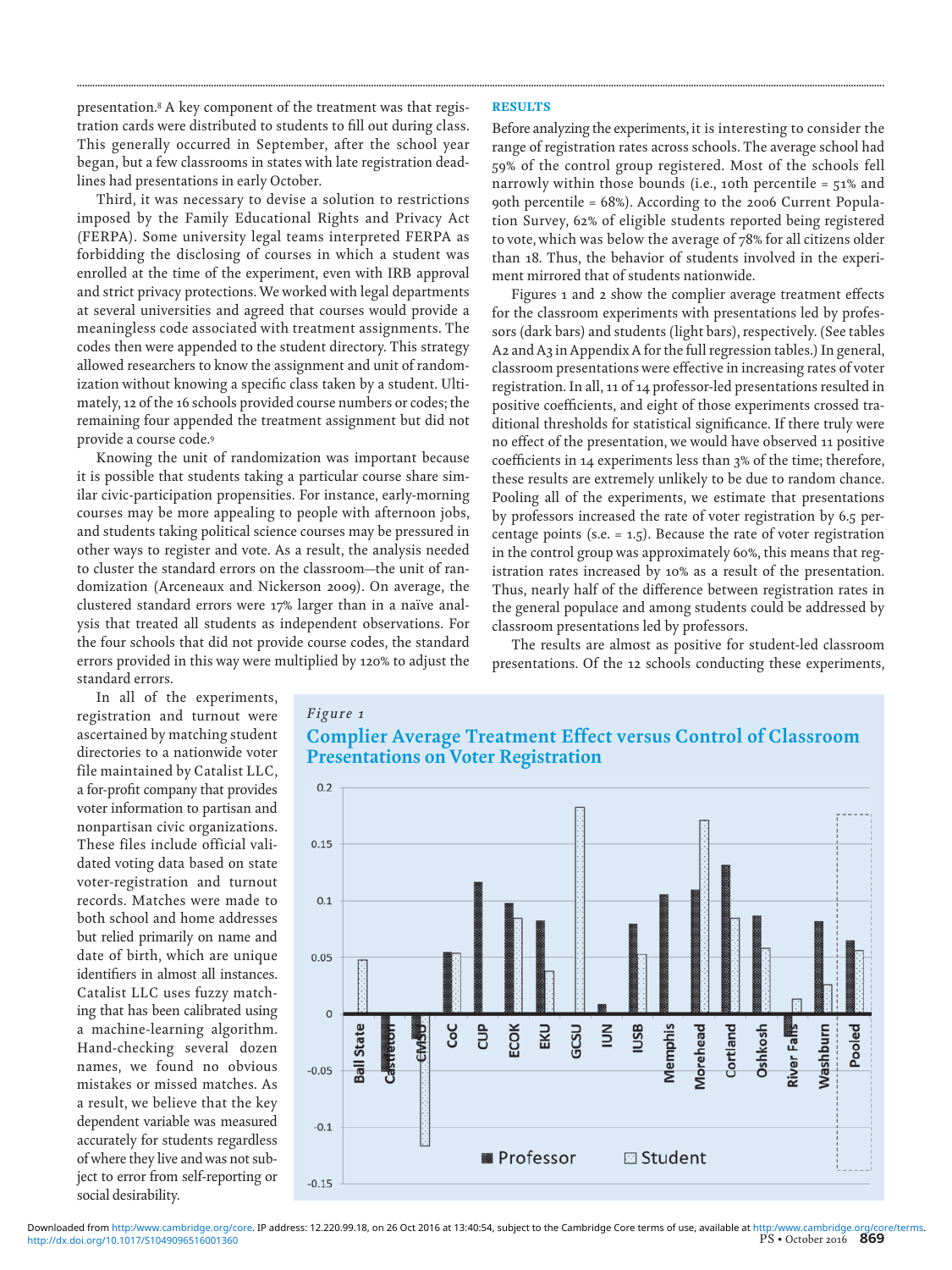10 were positive and seven crossed traditional thresholds for statistical significance. Under a null hypothesis of no effect, 10 positive results in 12 experiments would be observed only 3% of the time. Pooling the results, we estimate that student presentations encouraging voter registration increased the rate by 5.6 percentage points (s.e. = 2.1); that is, registration rates increased by 9% in treatment classrooms. Mobilization by students is statistically indistinguishable from registration by professors. This finding suggests that the context of a captive classroom audience is more important than the specific authority conducting the registration.

 A natural follow-up question is: What happened to turnout after students were registered? Because not every student who registered will ultimately vote, the effect of the classroom presentations on voter turnout is important to measure. Figure 2 presents the complier average treatment effect of the professor-led (dark bars) and student-led (light bars) classroom presentations on voter turnout. We observed that 12 of the 14 experiments testing presentations led by professors showed an increase in voter turnout, which would occur less than once in 100 times if the presentations were ineffective. Pooling all of the point presentations, in which 10 of the 12 experiments had positive coefficients and a pooled estimate of 2.9 percentage points. Because the overall rate of turnout across campuses in the control group was 20%, the classroom presentations appear to have increased voter turnout rates by 10%.

These estimated effects are not trivial. If a professor made a presentation to 100 students, they created six new registrants and two votes among students who otherwise would have abstained. Given that door-to-door registration drives were found to increase overall registration rates by  $4.4\%$  (Nickerson 2015) and that e-mail outreach is not effective (Bennion and Nickerson 2011), these results demonstrate that classroom registration efforts are relatively effective. This finding is particularly striking because two thirds of all participating schools had campus-wide voter registration tables available to students during the experiment and all had various forms of traditional campaigning taking place. If all 4 million students currently enrolled at AASCU schools received registration appeals in the classroom, our results predict an increase of 240,000 new registrants and approximately 80,000 new voters.

 *Mobilization by students is statistically indistinguishable from registration by professors.*  This finding suggests that the context of a captive classroom audience is more important than *the specific authority conducting the registration.* 

estimates, we estimate that professor-led registration efforts in the classroom increased voter turnout by 2.3 percentage points (s.e. = 0.008). Almost identical results were found for student-led

# **DISCUSSION**

 Institutions of higher education have a civic, pedagogical, and legal obligation to register their students to vote. The exper-

# $Figure 2$





demonstrate that this obligation can be fulfilled with minimal investment on the part of the university. Taking 15 minutes of class time during the fall semester increased registration rates by approximately 10%, which translated into a downstream increase in turnout of 10%. Moreover, it does not matter whether the presentations were performed by student volunteers or professors. With such high returns for a minimal investment of resources by universities, these experiments removed objections to engaging students based on efficacy or logistics concerns.

iments described in this article

 It is possible that alternative strategies such as setting up registration tables and including registration forms in enrollment materials can achieve similar results, but we suspect that neither strategy will prove to be as effective. Although students were certainly free to not fill out a registration card, a unique feature